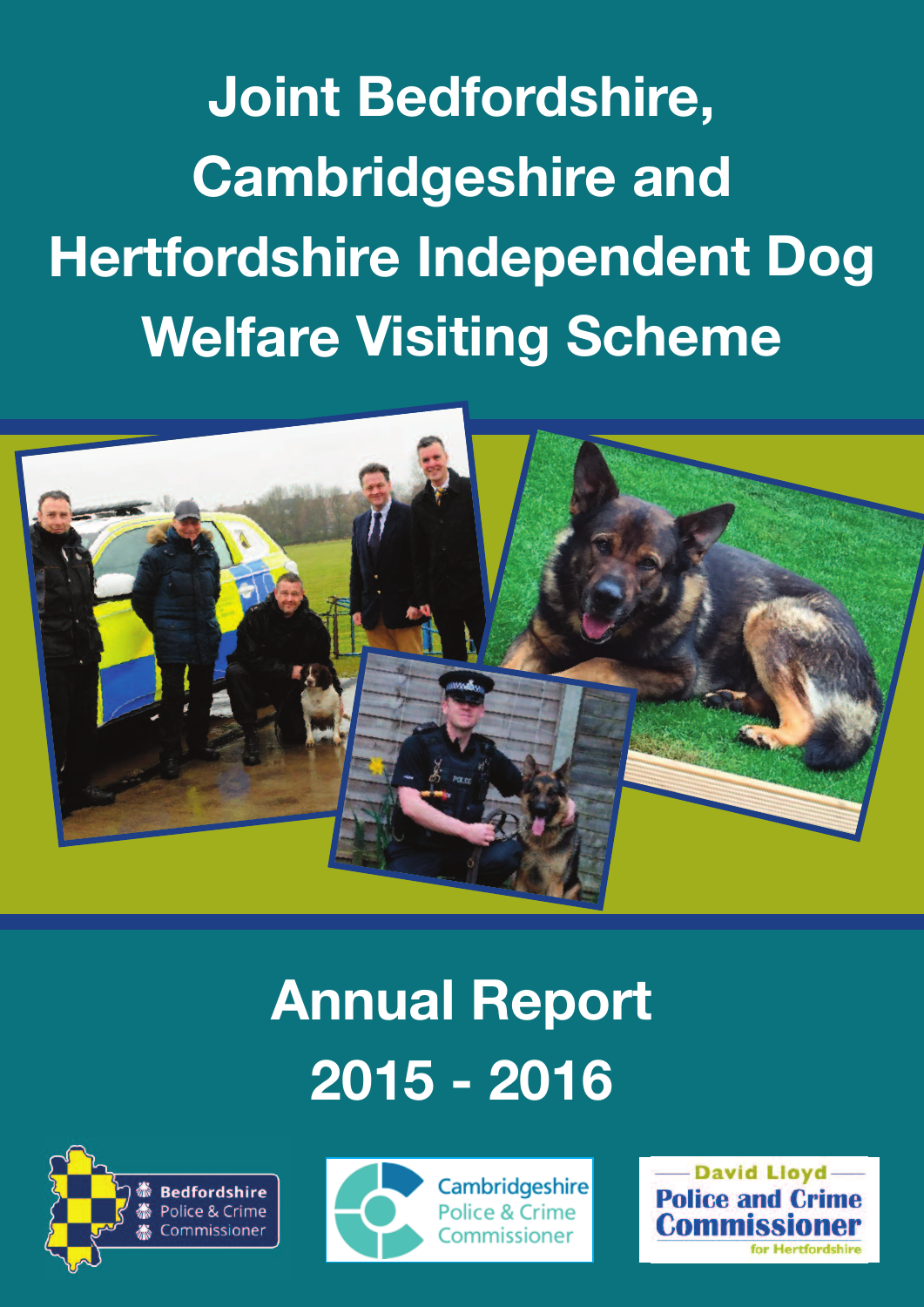### **Introduction**

The Bedfordshire, Cambridgeshire and Hertfordshire (BCH) Independent Dog Welfare Visiting scheme was established in December 2012 under the responsibility of the three Police and Crime Commissioners.Dog Welfare Visitors are independent members of the local community who make visits to check the welfare of police dogs who are on active service with the BCH Dog Unit. The Dog Welfare Visitors observe, comment and report on the condition of the dogs and how they are transported to provide an independent check on the welfare of dogs in police care.

Newly appointed visitors complete a six month probationary period and are required to attend training sessions before they are accredited to carry out visits. Police dogs vary in breed and the work that they do. General Patrol (GP) dogs are deployed on searching, tracking, arrest work and crowd control.A number of these dogs are also trained to work with firearms officers. Other dogs are trained as pro-active drug dogs using their acute sense of smell to search for, or screen for; drugs, firearms, explosives or cash.

The unit complies with the RSPCA's'Five Freedoms' on which the AnimalWelfare Act 2006 is based.

The Independent Dog Welfare Visiting scheme is administered by the office of Hertfordshire's Police and Crime Commissioner on behalf of the Bedfordshire and Cambridgeshire and Hertfordshire.

# **Inspection Visits**

As of 31 March 2015 the joint Independent Dog Welfare Visiting Scheme had four active Dog Welfare Visitors. One visitor is from Cambridge, one from Bedfordshire and two from Hertfordshire.

Visits are arranged to see dogs at a location and time on any given day at an agreed police training location.The visitor is advised by the Scheme Administrator which dogs are available to be seen during each visit.

The aim is to inspect each dog at least once in a six month period.When conducting a visit, the Dog Welfare Visitors are accompanied by a dog handler.

At each visit, visitors complete a visitor's report form to indicate observations and all records of visits are logged. On the report form there is the opportunity for the visitor to enter comments and concerns.

At the end of each visit, the visitors report form is sent to the Scheme Administrator who will forward it to the Dog Unit if any concerns are raised.Any information noted on the reports or gathered during a visit is confidential.

Inspections are based on the RSPCAs 'Five Freedoms'.These are:

- Freedom from hunger and thirst
- Freedom from discomfort
- Freedom from pain, injury and disease
- Freedom to express normal behaviour
- Freedom from fear and distress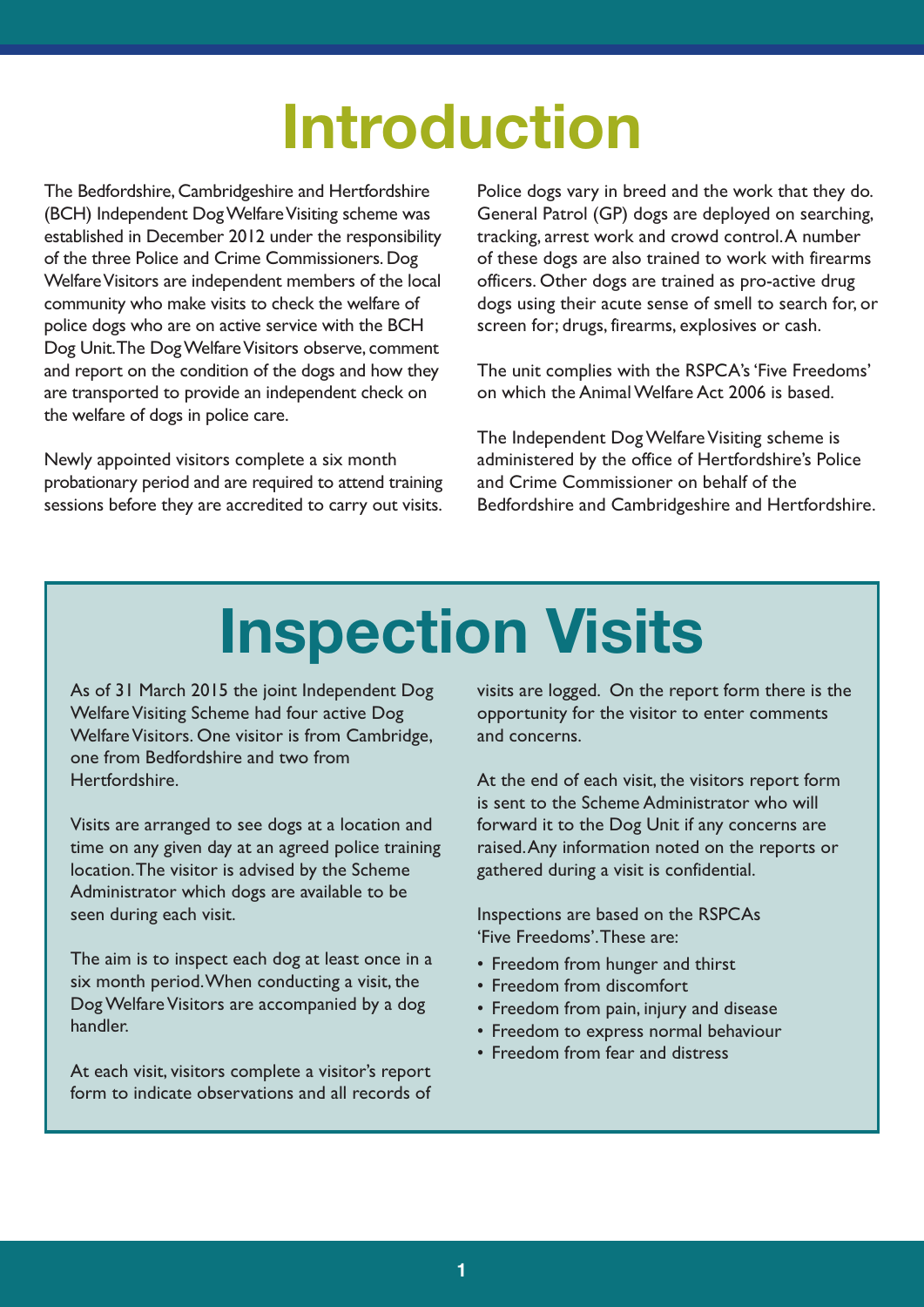# **Panel Meetings**

Panel meetings are held twice a year and are attended by visitors, the Scheme Administrator, and Dog Unit representatives. Issues arising from visits are discussed. Updates are given by the Dog Unit Sergeant or nominated officer, including information on when a dog has had major injury or surgery or if a dog has been retired. During 2015- 2016 five dogs and two puppies have been re-homed.

Due to high recruitment of volunteers required for other schemes only one panel meeting took place in September 2015. At the September panel meeting, visitors received a refresher training session provided by the Dogs Trust.



# **Statistics and Feedback**



Between 1st April 2015 and 31st March 2016, volunteers completed 38 visits and 122 dog checks.

#### **Visitor Comments**

Additional comments noted by visitors during the checks indicate that medication is up to date, worming has been completed recently, cages are clean and in good condition, water is available, dogs are active and lively, dog looks okay and moves well. Other comments note recovery following treatment and surgery.

#### **Visitor Concerns**

One concern was raised by visitors which related to air conditioning failure in the vehicle the dog was being transported in. Following investigation it was found the temperature recorder unit had been put in the wrong place and was moved and resolved.

Minor dog ailments were noted by visitors but all of these were under vet treatment and actively monitored by the handlers.